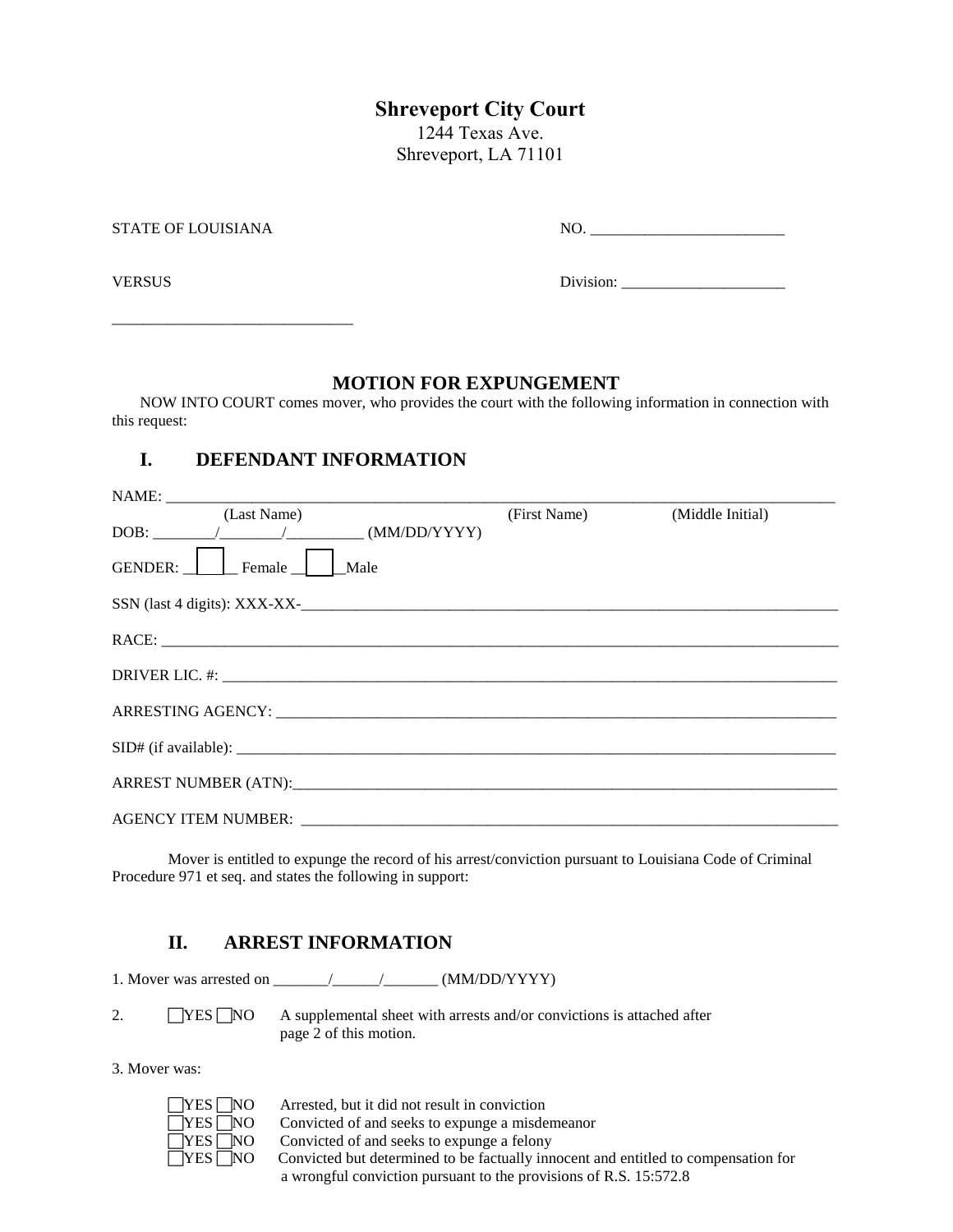4. Mover was booked and/or charged with the following offenses: (List each offense booked and charged separately. Please number each item numerically beginning with Number 1.Attach a supplemental sheet, if necessary.)

## No ARRESTS THAT DID NOT RESULT IN CONVICTION

| NO. 1 | La. Rev. Stat. Ann.<br>$\S$ . The set of $\S$                                                                                                                                                                                                                                                   |
|-------|-------------------------------------------------------------------------------------------------------------------------------------------------------------------------------------------------------------------------------------------------------------------------------------------------|
|       | Name of the offense                                                                                                                                                                                                                                                                             |
|       | (MM/DD/YYYY)                                                                                                                                                                                                                                                                                    |
|       | Not prosecuted for any offense arising out of this charge                                                                                                                                                                                                                                       |
|       | Pre-trial Diversion Program                                                                                                                                                                                                                                                                     |
|       | DWI Pre-Trial Diversion Program and 5 years have elapsed<br>since the date of arrest.                                                                                                                                                                                                           |
|       | Charge dismissed                                                                                                                                                                                                                                                                                |
| NO.2  | Found not guilty/judgment of acquittal<br>La. Rev. Stat. Ann.<br>$\S$ . The contract of the contract of the contract of the contract of the contract of the contract of the contract of the contract of the contract of the contract of the contract of the contract of the contract of the con |
|       | Name of the offense<br><u> 1980 - Jan James James Barnett, fransk politik (d. 1980)</u>                                                                                                                                                                                                         |
|       | (MM/DD/YYYY)                                                                                                                                                                                                                                                                                    |
|       | Not prosecuted for any offense arising out of this charge                                                                                                                                                                                                                                       |
|       | Pre-trial Diversion Program                                                                                                                                                                                                                                                                     |
|       | DWI Pre-Trial Diversion Program and 5 years have elapsed<br>since the date of arrest.                                                                                                                                                                                                           |
|       | Charge dismissed                                                                                                                                                                                                                                                                                |
| NO.3  | Found not guilty/judgment of acquittal<br>La. Rev. Stat. Ann.<br>$\S$ $\qquad \qquad \qquad :$ $\qquad \qquad$                                                                                                                                                                                  |
|       | Name of the offense                                                                                                                                                                                                                                                                             |
|       | Time expired for prosecution<br>(MM/DD/YYYY)                                                                                                                                                                                                                                                    |
|       | Not prosecuted for any offense arising out of this charge                                                                                                                                                                                                                                       |
|       | Pre-trial Diversion Program                                                                                                                                                                                                                                                                     |
|       | DWI Pre-Trial Diversion Program and 5 years have elapsed<br>since the date of arrest.                                                                                                                                                                                                           |
|       | Charge dismissed                                                                                                                                                                                                                                                                                |
|       | Found not guilty/judgment of acquittal                                                                                                                                                                                                                                                          |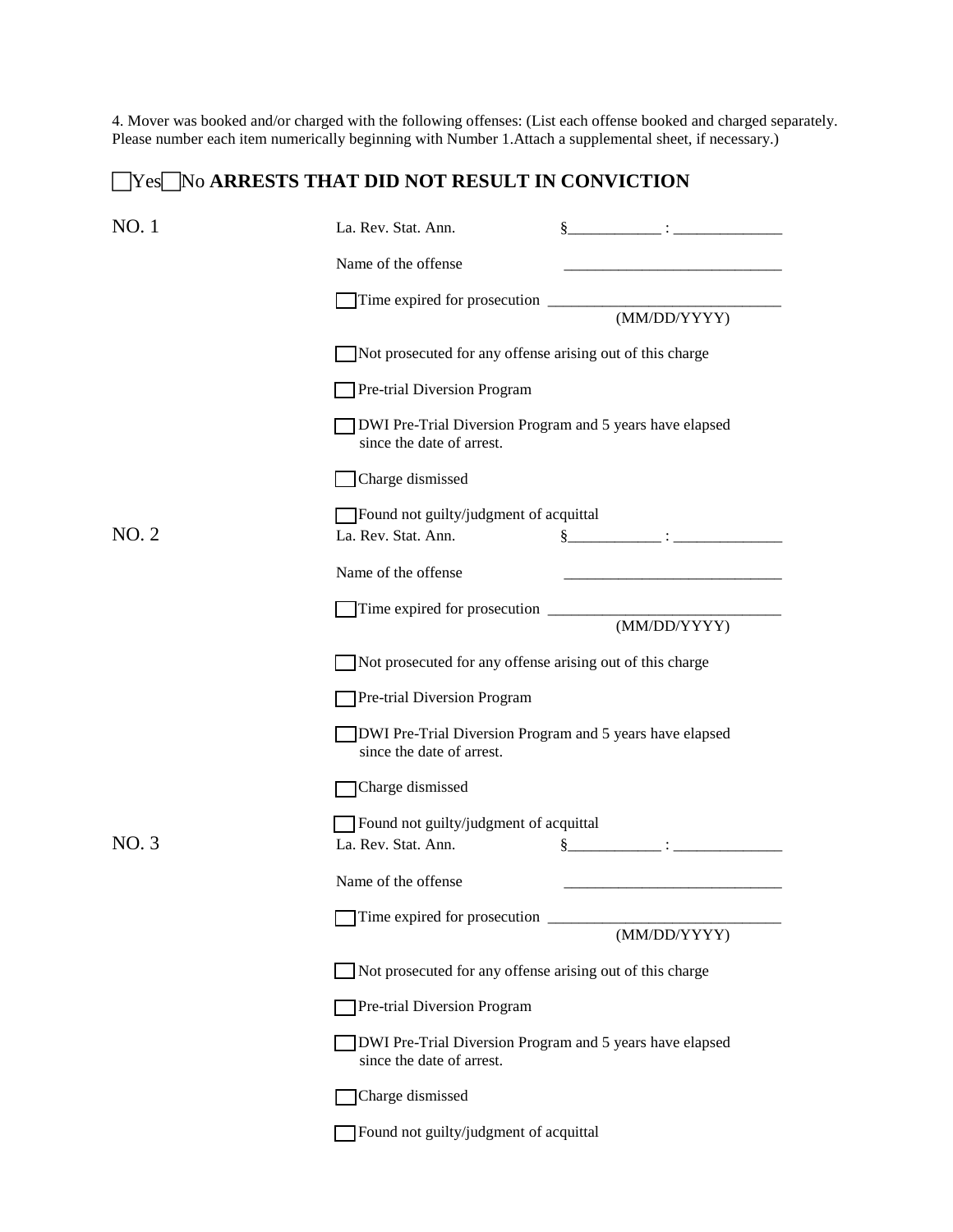| $ Yes $ No | <b>MISDEMEANOR CONVICTIONS</b>                            |
|------------|-----------------------------------------------------------|
| NO.1       |                                                           |
|            |                                                           |
|            | Pursuant to C.Cr.P. Art. 894(B) (MM/DD/YYYY)              |
|            | More than 5 years have passed since complete of sentence. |
|            |                                                           |
|            |                                                           |
| NO.2       |                                                           |
|            |                                                           |
|            | Pursuant to C.Cr.P. Art. 894(B) (MM/DD/YYYY)              |
|            | More than 5 years have passed since complete of sentence. |
|            |                                                           |
|            |                                                           |
| NO.3       |                                                           |
|            |                                                           |
|            | Pursuant to C.Cr.P. Art. 894(B) (MM/DD/YYYY)              |
|            | More than 5 years have passed since complete of sentence. |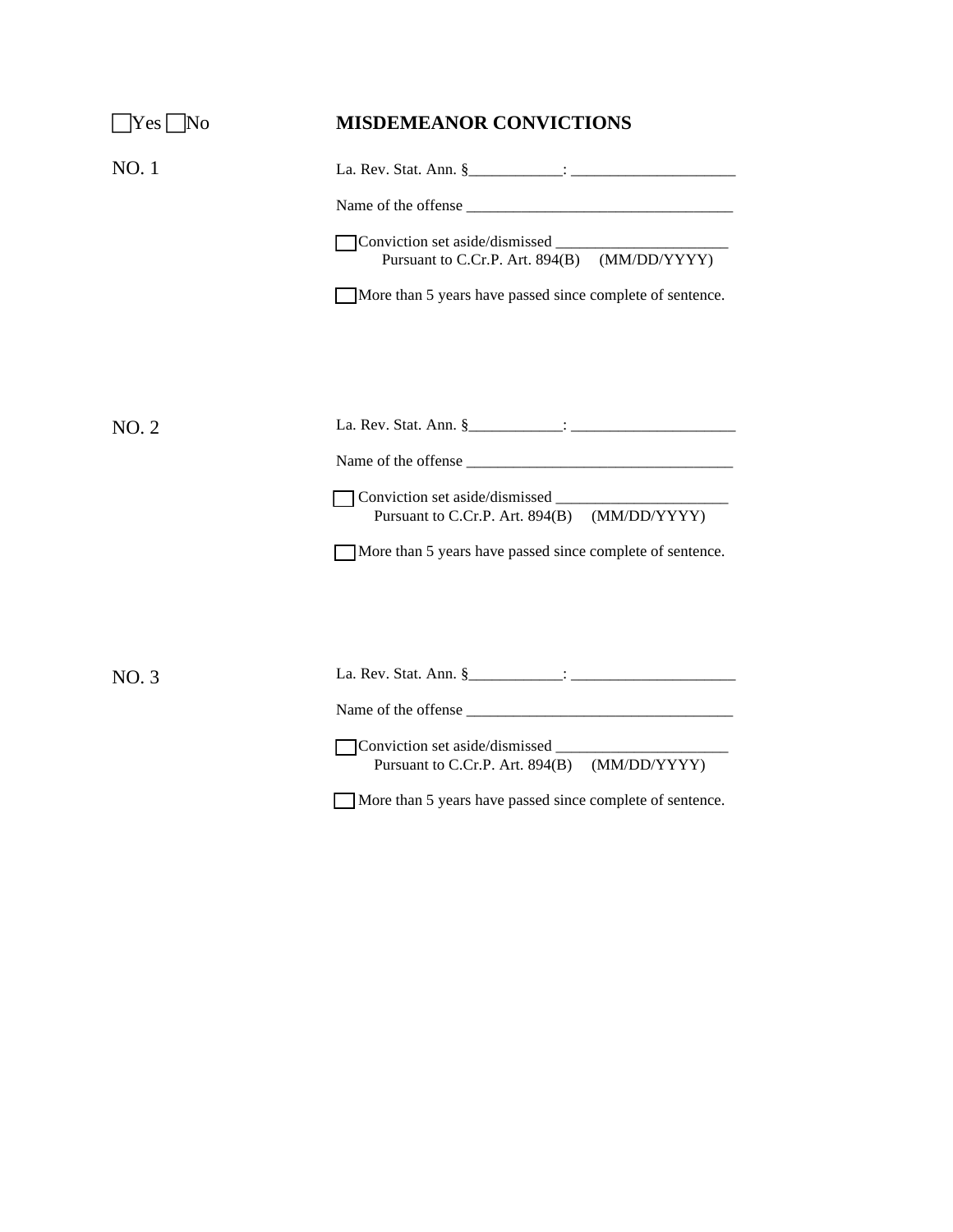Mover has attached the following:

- $\Box$  A copy of the proof from the Department of Public Safety and Corrections, Office of Motor Vehicles, that it has received from the clerk of court a certified copy of the record of the plea, fingerprints of the defendant, and proof of the requirements set forth in C.Cr.P. Art. 556, which shall include the defendant's date of birth, last four digits of social security number, and driver's license number
- 5. Mover has attached to this Motion the following pertinent documents:
	- $\Box$  Criminal Background Check form the LA. State Police/Parish Sheriff dated within the past 60 days (required).
	- $\Box$  Bill(s) of Information (if any).
	- $\Box$  Minute entry showing final disposition of case (if any)
	- $\Box$  Certificate Letter from the District Attorney for fee waiver (if eligible)
	- $\Box$  Certification Letter from the District Attorney verifying that the applicant has no convictions or pending applicable criminal charges in the requisite time periods.
	- $\Box$  Certification Letter from the District Attorney verifying that the charges were refused.
	- $\Box$  Certification Letter from the District Attorney verifying that the applicant did not participate in a pretrial diversion program.
	- $\Box$  A copy of the order waiving the sex offender registration and notification requirements.
	- $\Box$  A copy of the court order determination of factual innocence and order of compensation for a wrongful convictions pursuant to the provisions of R.S. 15:572.8 if applicable